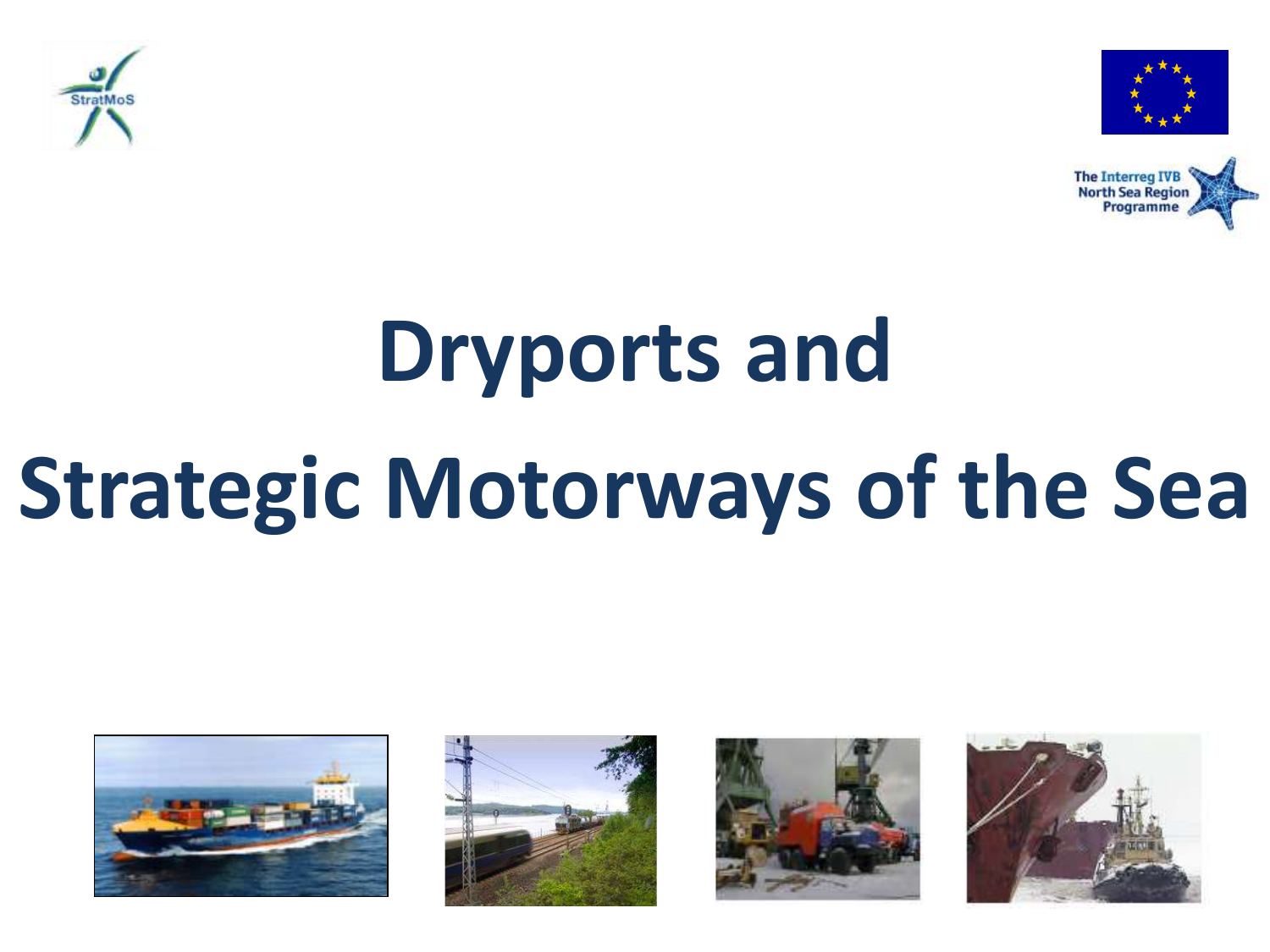











The Motorways of the Sea Strategic Demonstration Project

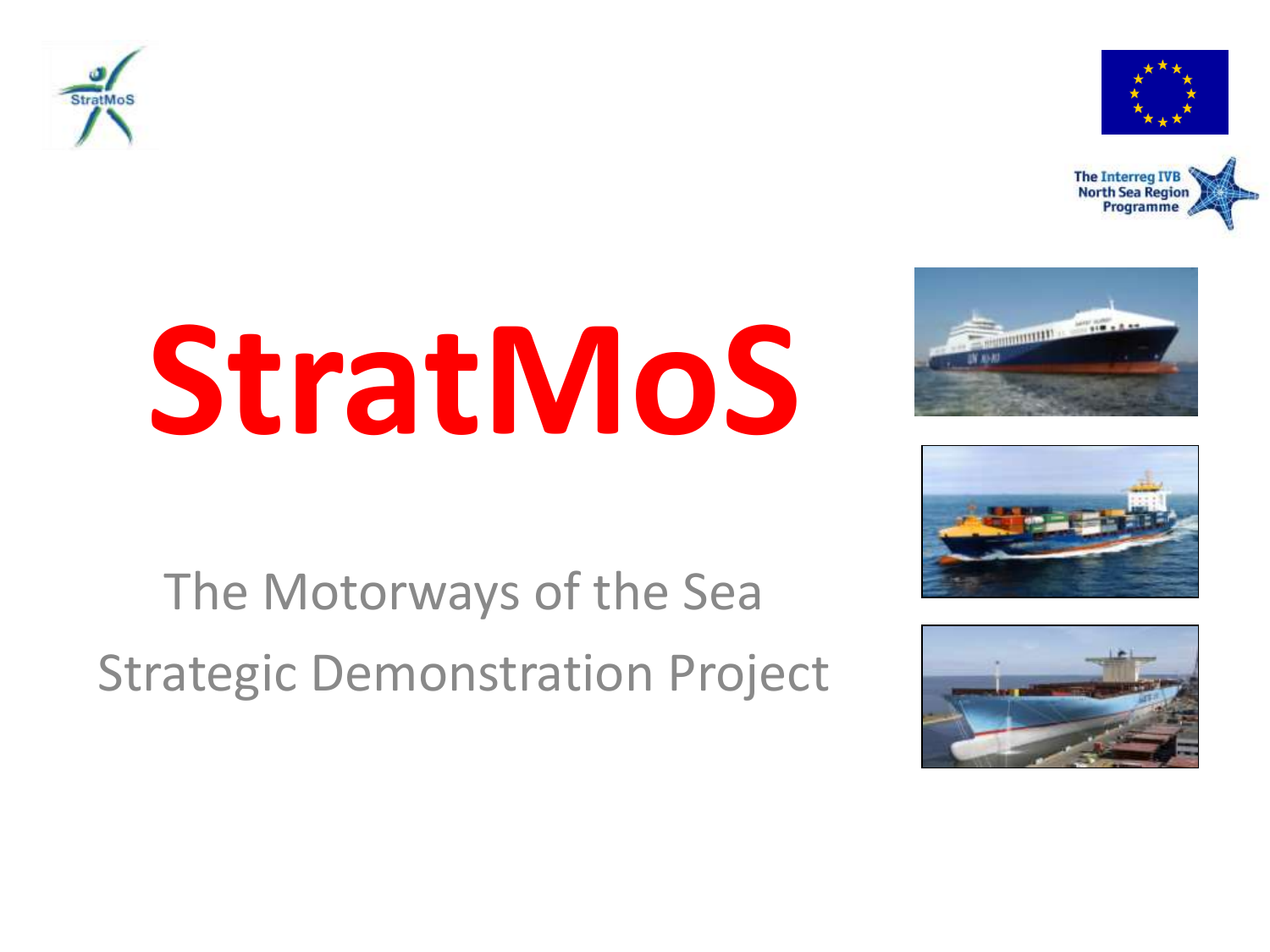

## The Partners' Locations



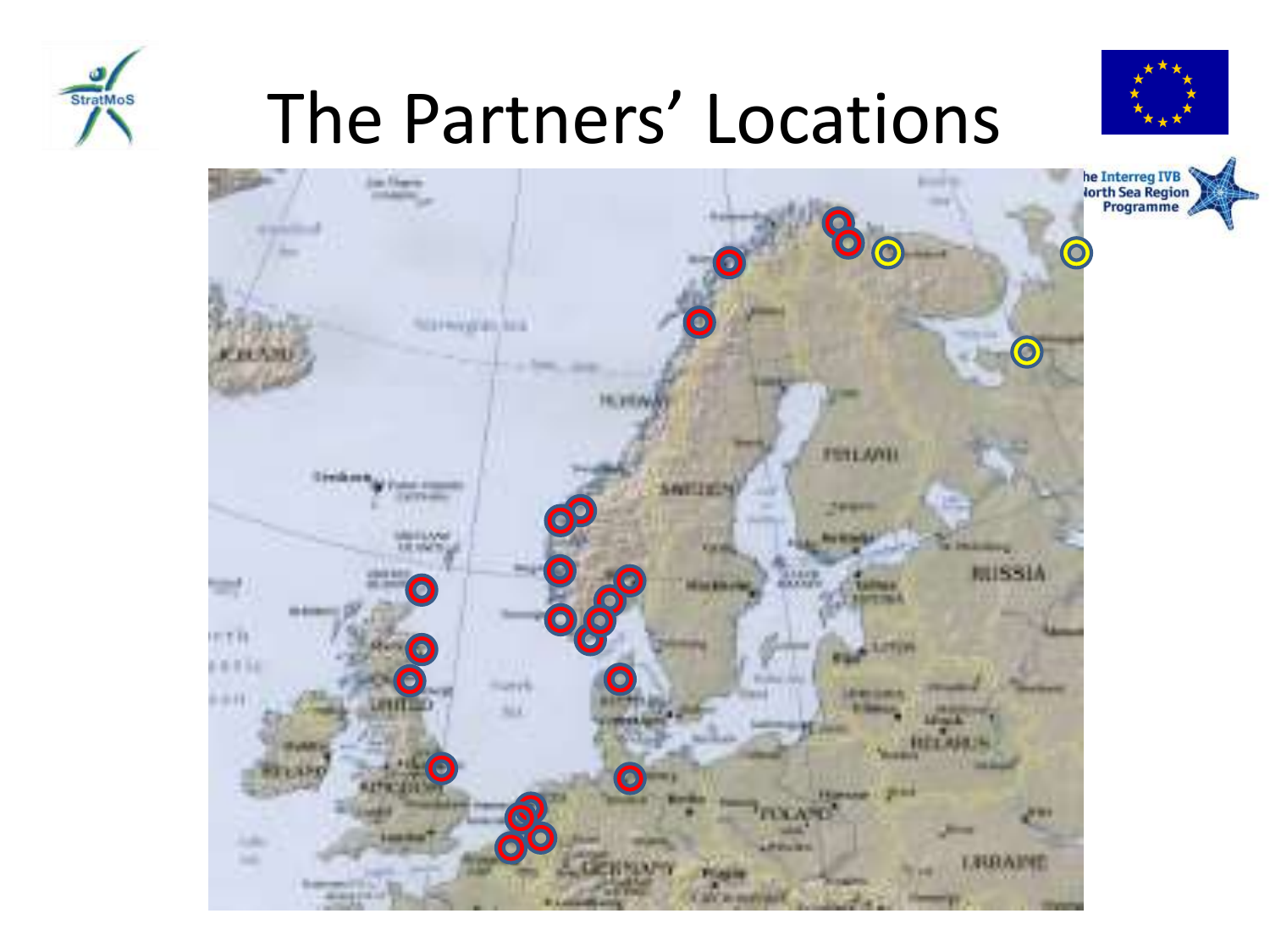



**The Interreg IVB**<br>North Sea Region Programme

- Promote and facilitate
	- shift of cargo from road to sea based intermodal transport and

**Aim**

- improve accessibility within the North Sea Region, extended to the Barents Region
- by supporting the implementation of MoS and related transport networks
- in integrated logistical chains.







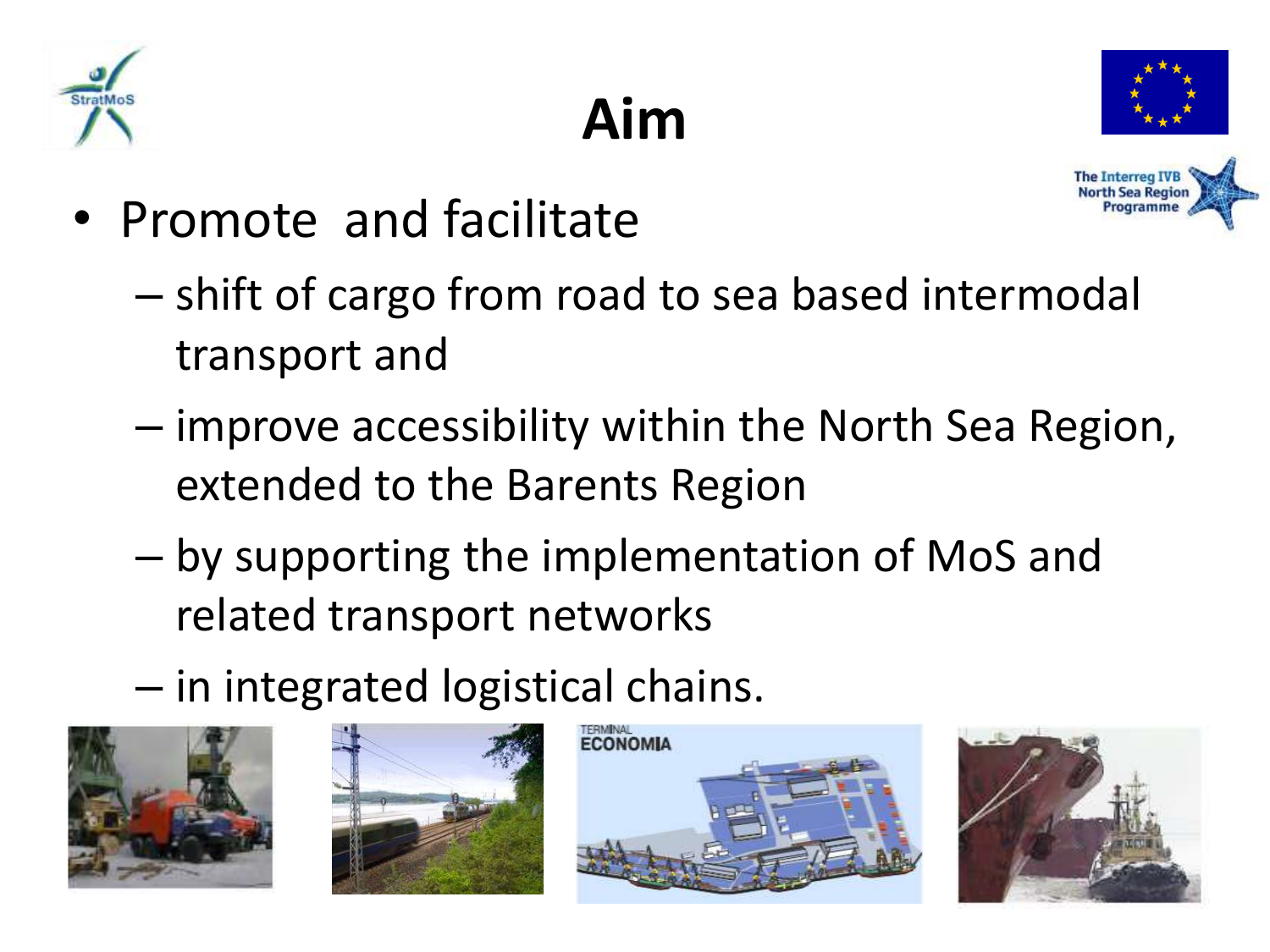

#### **Project Structure**





Work Package A: Project Coordination and Synergies with Other Projects

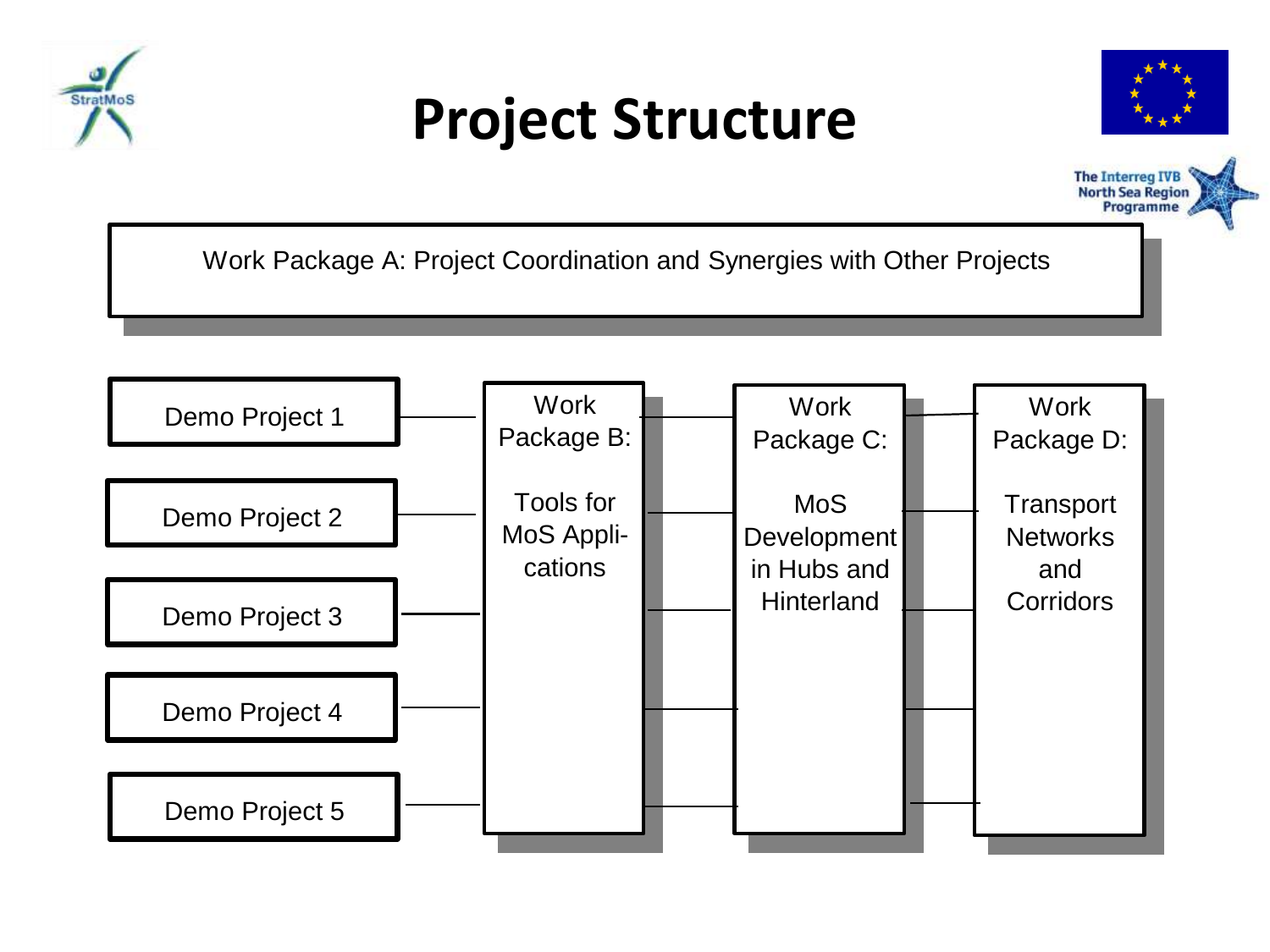

#### **Demo Projects**

- DP1: Northern Maritime Corridor Barents Sea Intermodal Service
- DP2: NORSHUKON (Norway-Shetland-UK and Continent RoPax MoS)
- DP3: Development of the Port into an Intermodal Hub
- DP4: Secured Trade Lanes in the North Continent – Russia Corridor
- DP5: Offshore Hubs and MoS Linkages











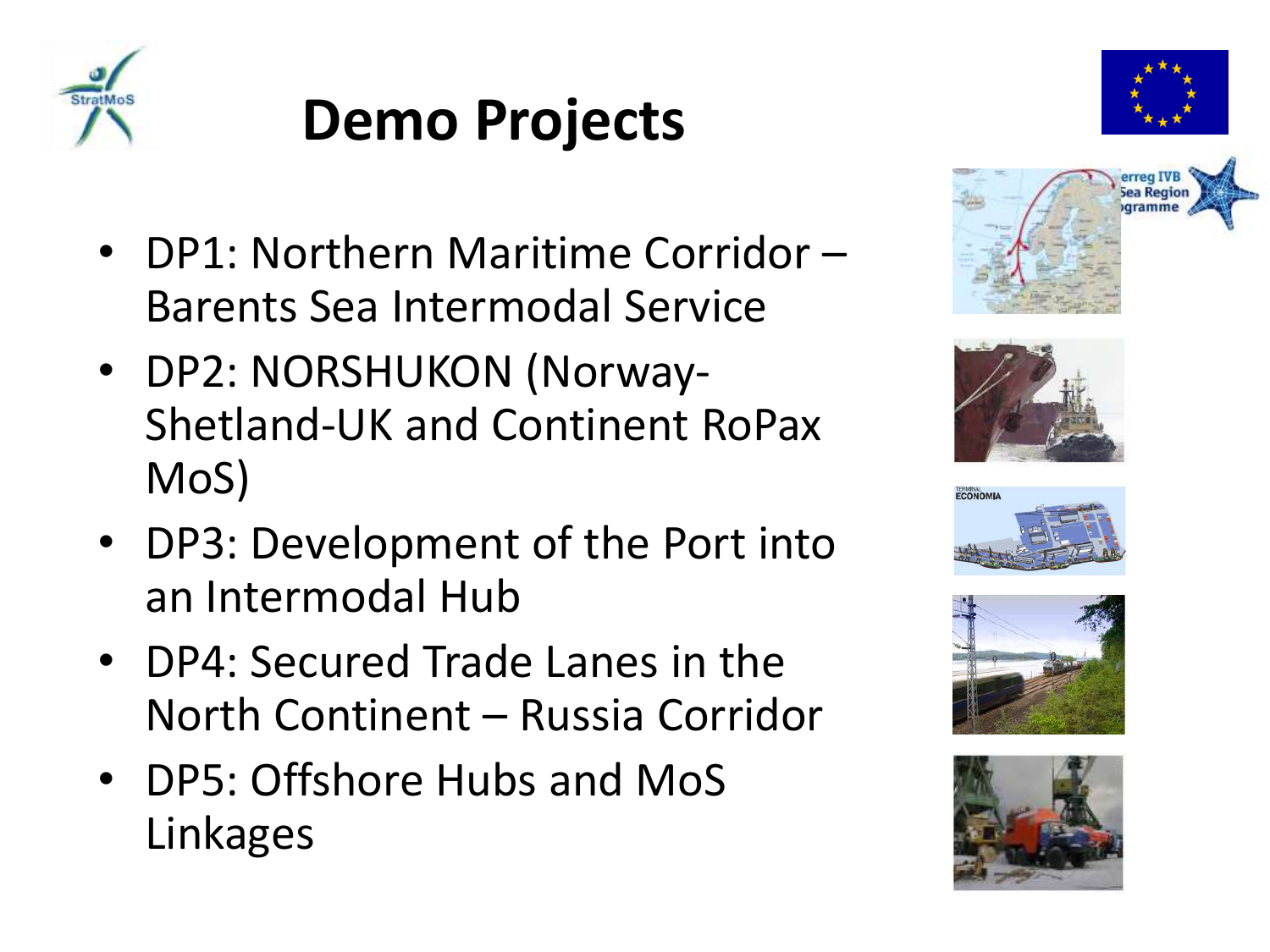

### Programme





- **Possibilities for dry ports and hinterland hubs in intermodal transport chains,** by Axel Schönknecht, Integrierte Logistikk-System GmbH, Hamburg
- **Dry port – Enhanced integration of hinterland**, by Michael Laugesen, FDT, Aalborg
- **Intermodal logistics hub in the Stavanger region – Linking port and rail**, by Kjell Hauge, Ganddal Rail Terminal, Stavanger
- **Project bridge building:** Seaports Dryports Food Ports, by Jan Erik Netter, Port of Kristiansund